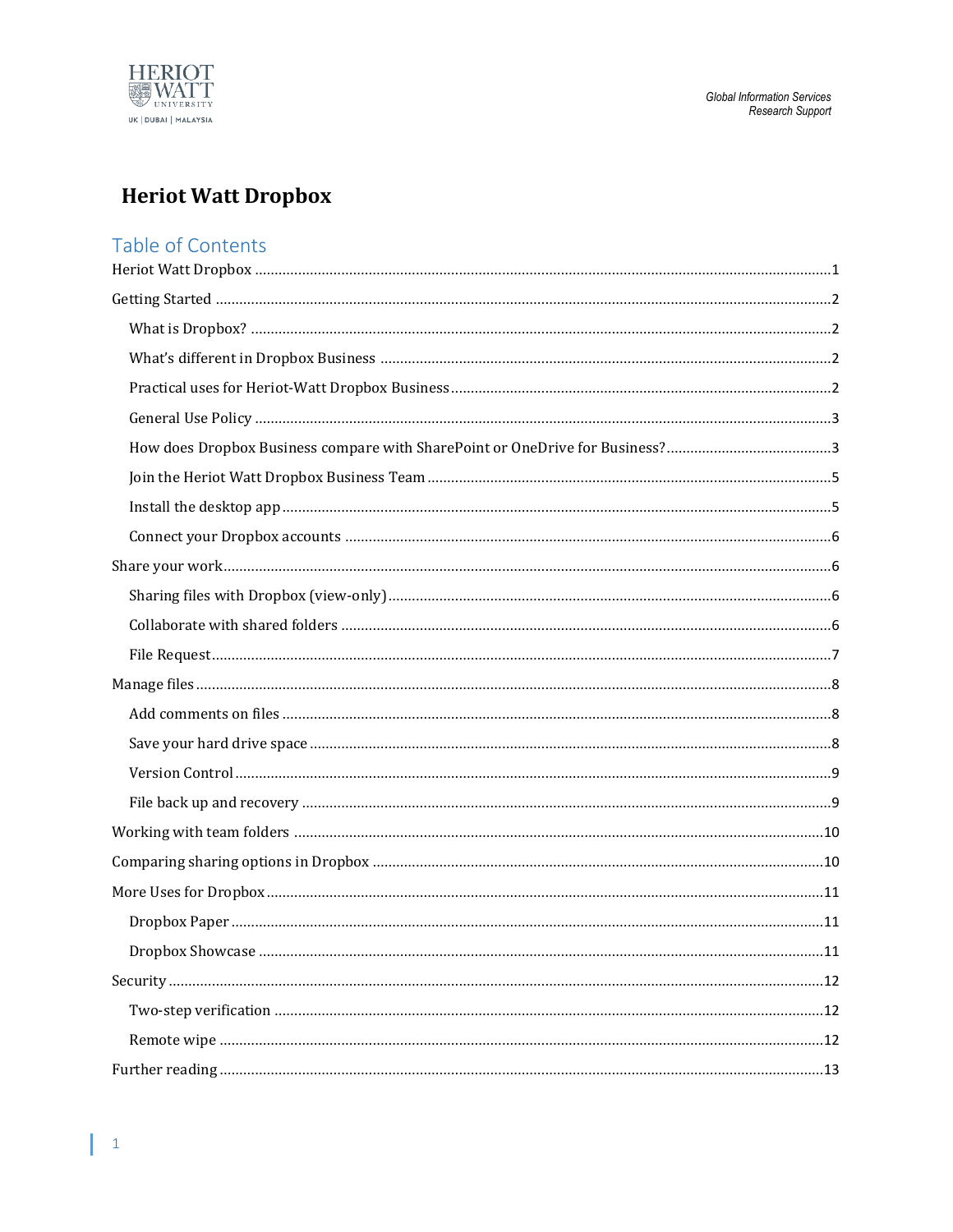

## <span id="page-1-0"></span>**Getting Started**

## <span id="page-1-1"></span>**What is Dropbox?**

Dropbox brings your files together, in one central place. They're easy to find and safely synced across all of your devices – so you can access them any time, anywhere.

Dropbox offers more than just file storage and synchronization. It is a great way to share files with others via secured links or collaborative folders.The recipient doesn't even need a Dropbox account. This is a super alternative to try and do email large file attachments.

## <span id="page-1-2"></span>**What's different in Dropbox Business**

You may be familiar with Dropbox already, but using these four features will help you get even more out of Dropbox Business.

- 1. Selective Sync: Selective Sync lets you choose which folders you'd like synced with your computer and which you'd like stored only online. You'll still be able to access all of your data from the Dropbox website when you need to, but now you'll have some extra room on your computer's hard drive. Click [here](https://www.dropbox.com/guide/business/manage-files/save-your-hard-drive-space) to learn more.
- 2. Connect your personal and work Dropboxes: If you have a personal account, and a business account, Dropbox will let you connect your accounts to make accessing them both a breeze while still keeping your data separate. Click [here](https://www.dropbox.com/guide/business/set-up/connect-your-dropboxes) for further info.
- 3. Remote Wipe: Useful for lost devices. It allows you to delete your Dropbox folder from a linked device the next time it comes online. Click [here](https://www.dropbox.com/guide/business/security/remote-wipe) to learn more.
- 4. Dropbox Paper and Showcase: two new tools to note down ideas and share files in a more visually appealing way respectively.
- 5. Data residency: All data store in Heriot-Watt's Dropbox will be held in EU to comply with privacy laws such as GDPR and the UK Data Protection Act 2018. Note that data residency **does not** apply to Dropbox Paper or Showcase that are hosted in the US. For security reasons, it is strongly advised not to store any personal or sensitive data on Dropbox Paper or Showcase.

## <span id="page-1-3"></span>**Practical uses for Heriot-Watt Dropbox Business**

Dropbox Enterprise is primarily intended to be for researchers but it is also open to other use cases if any of the following applies:

- you generate large volumes of data
- you work with external partners on a regular basis
- you work off-line but still need to make your data available to others (i.e field trips)
- you need to share data externally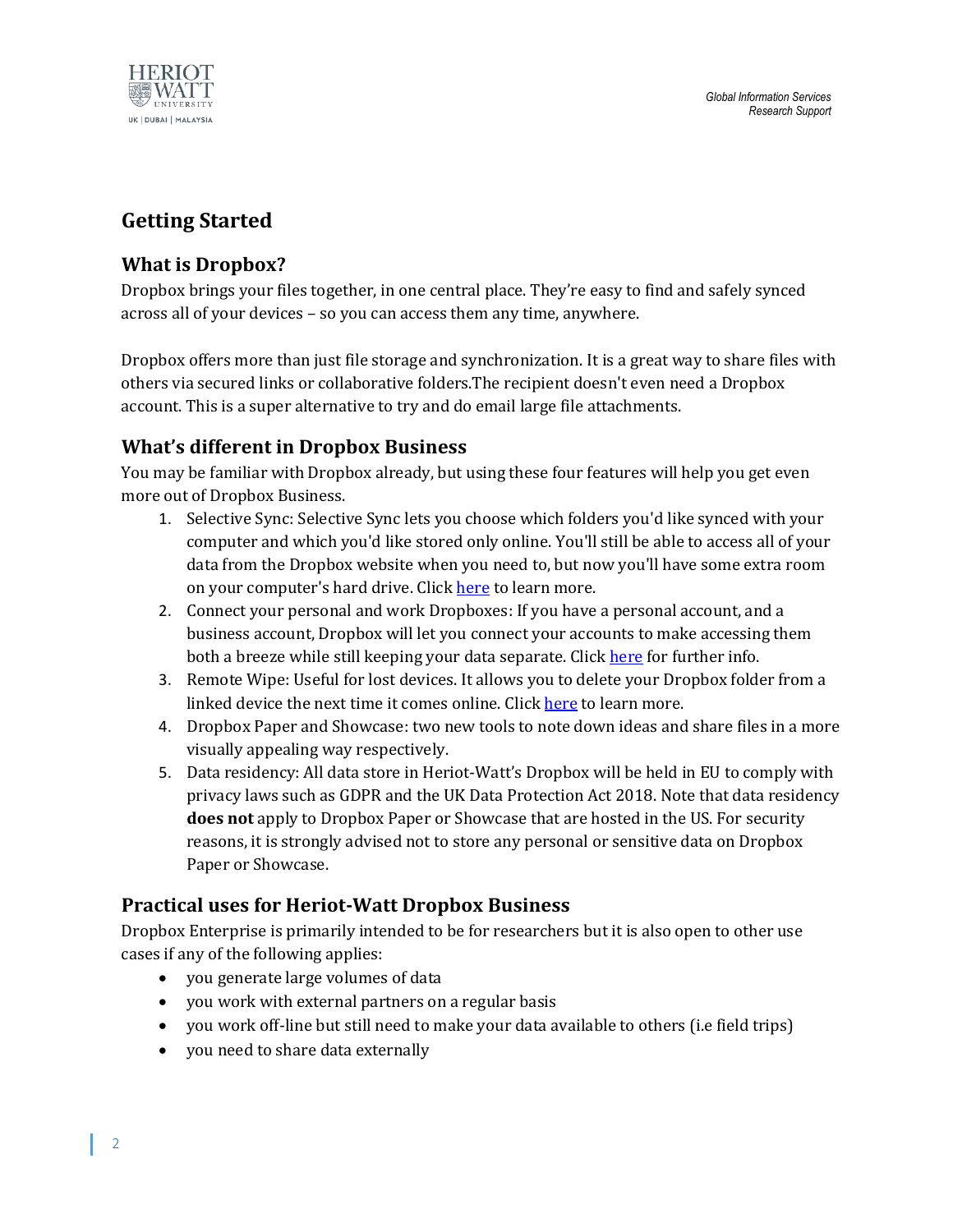

## <span id="page-2-0"></span>**General Use Policy**

Rather than providing personal data storage, the service follows a team-based approach. For each team, a team folder is created and a team leader, or Principal Investigator (PI) is assigned. PIs can create a team, define the membership of that team, then upload and download files to and from the designated group area. They can also nominate team members to be administrators. PIs have administrative control over their space and has the authority to request any deletion/ownership/access changes to data held within. In the absence of a team administrator, advise will be seek from the Head of the Institute/School or the Head of the relevant professional team.

Files and folders held in Dropbox are private and only accessible to named team members by default. It is the responsibility of the PI and the team members to share them responsibly.

IS will be able to access any of the team folders without requesting permission from users, though it is our working policy to do so in order to support the operation of the service. Any access of data held elsewhere in Dropbox will automatically be notified to the end user and all actions recorded in the activity log.

## <span id="page-2-1"></span>**How does Dropbox Business compare with SharePoint or OneDrive for Business?**

Information Services offers three cloud-based data storage services: OneDrive for Business, SharePoint online, and Dropbox Business. The following table may help to choose which one is best suited for you

|                                | <b>Dropbox Business</b>                                                                   | <b>SharePoint</b><br>Online                                                            | <b>OneDrive for</b><br><b>Business</b>                                                 |
|--------------------------------|-------------------------------------------------------------------------------------------|----------------------------------------------------------------------------------------|----------------------------------------------------------------------------------------|
| Access                         | Primarily researchers<br>and staff, Contact<br>ISHelp@hw.ac.uk for<br>further information | Available to<br>people who<br>are eligible for a<br>University<br>Microsoft<br>account | Available to<br>people who<br>are eligible for a<br>University<br>Microsoft<br>account |
| Suggested use                  | Internal/external<br>collaboration. Large<br>volume of data.                              | Internal sharing<br>and collaboration                                                  | Personal storage.<br>Keep your data<br>synchronized in<br>all your devices             |
| Integration with<br>Office 365 | Y                                                                                         | Y                                                                                      | Y                                                                                      |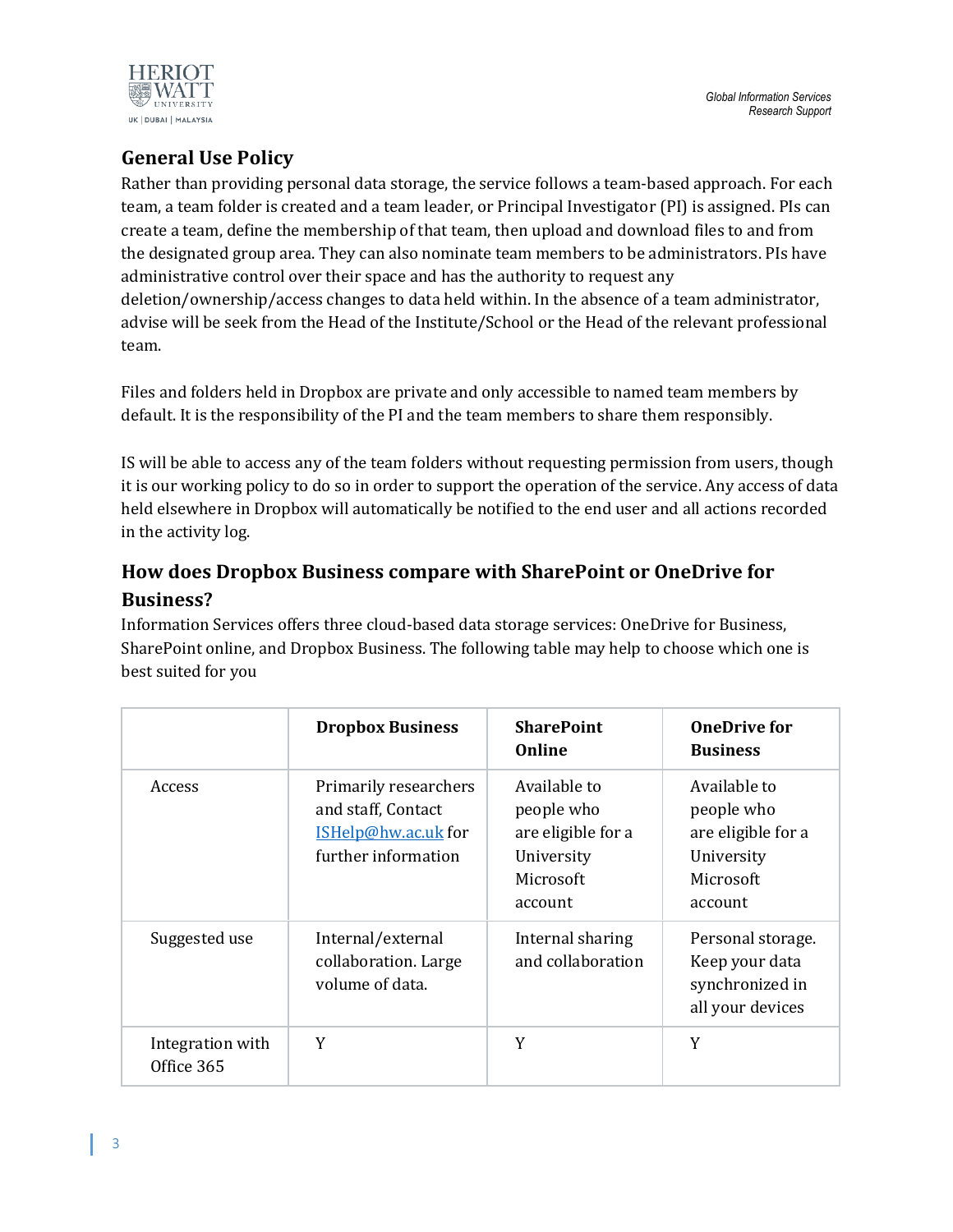

| Online slide<br>show          | Y                           | Y                  | Y                  |
|-------------------------------|-----------------------------|--------------------|--------------------|
| Drag-and-drop<br>file upload  | Y                           | Y                  | Y                  |
| Create and share<br>folders   | Y                           | Y                  | Y                  |
| File encryption               | Y                           | $\mathbf Y$        | Y                  |
| SSL file transfer             | Y                           | Y                  | Y                  |
| Storage size                  | unlimitted                  | tbc                | 1 TB               |
| File size limit               | none                        | tbc                | 10 GB              |
| File recovery                 | 120 Days                    | 30 Days            | 30 Days            |
| Version control               | Y                           | Y                  | Y                  |
| Access<br>permission          | File/folder/group<br>levels | File/folder levels | File/folder levels |
| Access control<br>granularity | N (view only/edit)          | Y                  | Y                  |
| Data residency                | EU data centres             | UK data centres    | UK data centres    |
| <b>Backups</b>                | Managed by Dropbox          | Microsoft cloud    | Microsoft cloud    |
| API access                    | Y                           | ${\bf N}$          | $\mathbf N$        |
| Desktop App                   | Windows, Linux, Mac         | Windows, Mac       | Windows, Mac       |
| Android                       | Y                           | Y                  | $\mathbf Y$        |
| i0S                           | $\mathbf Y$                 | $\mathbf Y$        | $\mathbf Y$        |
| Windows phone                 | Y                           | $\mathbf Y$        | $\mathbf Y$        |

L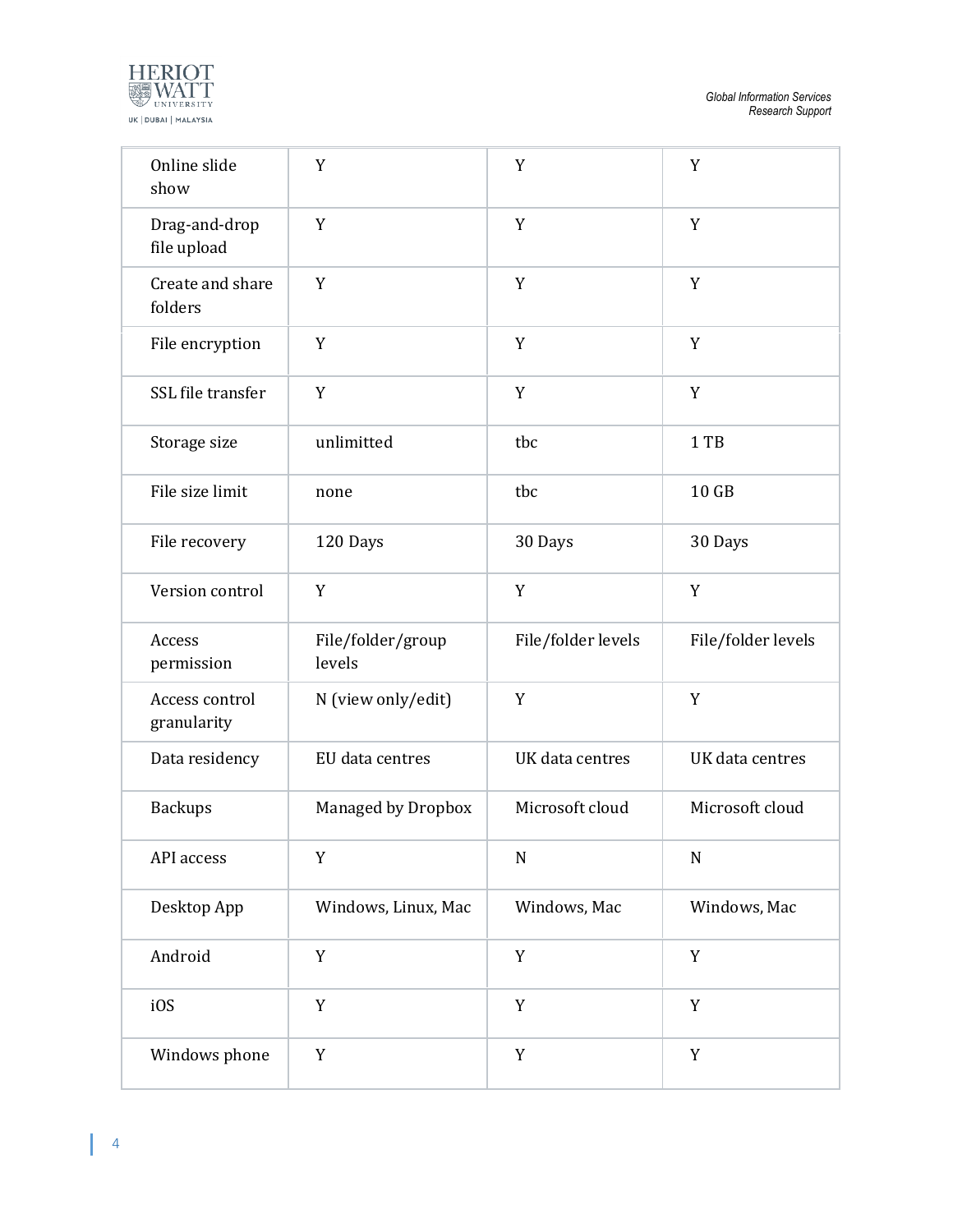

## <span id="page-4-0"></span>**Join the Heriot Watt Dropbox Business Team**

To join your team, you'll need to ask your admin to send you an invitation email. Yo can do so by contactin[g ISHelp@hw.ac.uk.](mailto:ISHelp@hw.ac.uk)

The link in the invitation email will take you to the sign-in landing page. You will notice that single-sign on is active.



Click "continue". This will take you to the Office365 authentication page. Just enter your university username and password as you do to log into Office365.

## <span id="page-4-1"></span>**Install the desktop app**

The Dropbox desktop app—also known as the desktop client—runs on Windows, Mac, or Linux operating systems and gives you access to your Dropbox directly through a folder on your hard drive.

Using Dropbox on your computer is just like using any other folder on your hard drive, except the files you drag into your Dropbox folder automatically sync online and to any other computers or mobile devices linked to your account.

To install the app:

- 1. [Visit this page and download the installer.](https://www.dropbox.com/install)
- 2. Open the downloaded file and double-click the Dropbox icon to begin installation.
- 3. When prompted, log in using your Dropbox Business account. If you aren't sure if you have an account, please contact your admin.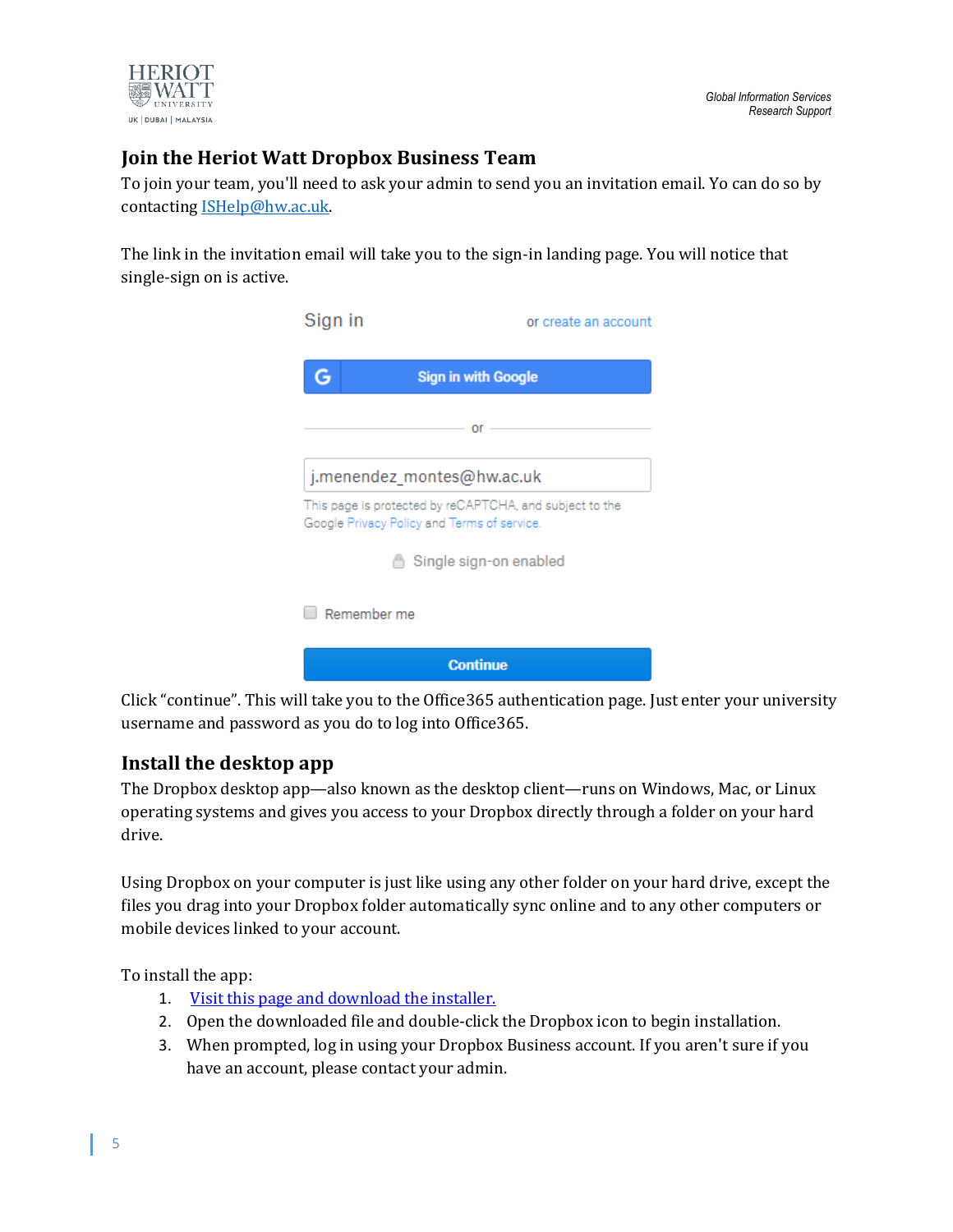

4. That's it. Start using the Dropbox folder just like any other folder.

### <span id="page-5-0"></span>**Connect your Dropbox accounts**

Connecting your personal and business Dropbox accounts lets you easily access both from all your linked devices, while still keeping your data separate.

[https://www.dropbox.com/s/7fxkoikqxema14q/Connect\\_personal\\_to\\_business%20%281%29.pd](https://www.dropbox.com/s/7fxkoikqxema14q/Connect_personal_to_business%20%281%29.pdf?dl=0)  $f?dl=0$ 

## <span id="page-5-1"></span>**Share your work**

### <span id="page-5-2"></span>**Sharing files with Dropbox (view-only)**

Shared files and links are an alternative to email attachments. Only people you specifically invite to a shared file can view the file. Anyone with a link can view your files, no Dropbox account required.

Regardless of if you use a shared file or link, people you share with can comment on files or download their own copy. What they can't do is alter the original file.

Links are dynamic, which means that whenever they're accessed online they link to the most current version of your file or folder. No need to keep re-sending links as you update your work.

#### **How to share a link from your computer**

[https://www.dropbox.com/s/r84d5u3vp9p6l9n/How%20to%20share%20a%20link%20from%](https://www.dropbox.com/s/r84d5u3vp9p6l9n/How%20to%20share%20a%20link%20from%20your%20computer.pdf?dl=0) [20your%20computer.pdf?dl=0](https://www.dropbox.com/s/r84d5u3vp9p6l9n/How%20to%20share%20a%20link%20from%20your%20computer.pdf?dl=0)

#### **How to share a link from Dropbox.com**

[https://www.dropbox.com/s/olfh8iqwefo8emz/How%20to%20share%20a%20link%20from%2](https://www.dropbox.com/s/olfh8iqwefo8emz/How%20to%20share%20a%20link%20from%20Dropbox.pdf?dl=0) [0Dropbox.pdf?dl=0](https://www.dropbox.com/s/olfh8iqwefo8emz/How%20to%20share%20a%20link%20from%20Dropbox.pdf?dl=0)

### <span id="page-5-3"></span>**Collaborate with shared folders**

All folders in Dropbox are private by default, but you can make any normal folder a shared folder. Shared folders are the best way to collaborate using Dropbox. When you share a folder, its contents will only be available to Dropbox users you specifically invite. Once a user accepts your invitation, the shared folder appears in their Dropbox, just like it does in yours.

You can assign some members full edit rights and others view-only access to prevent them from adding, editing, or removing files. Note that view-only users can still download and edit a copy of the objects you share, but they never access or edit your original work.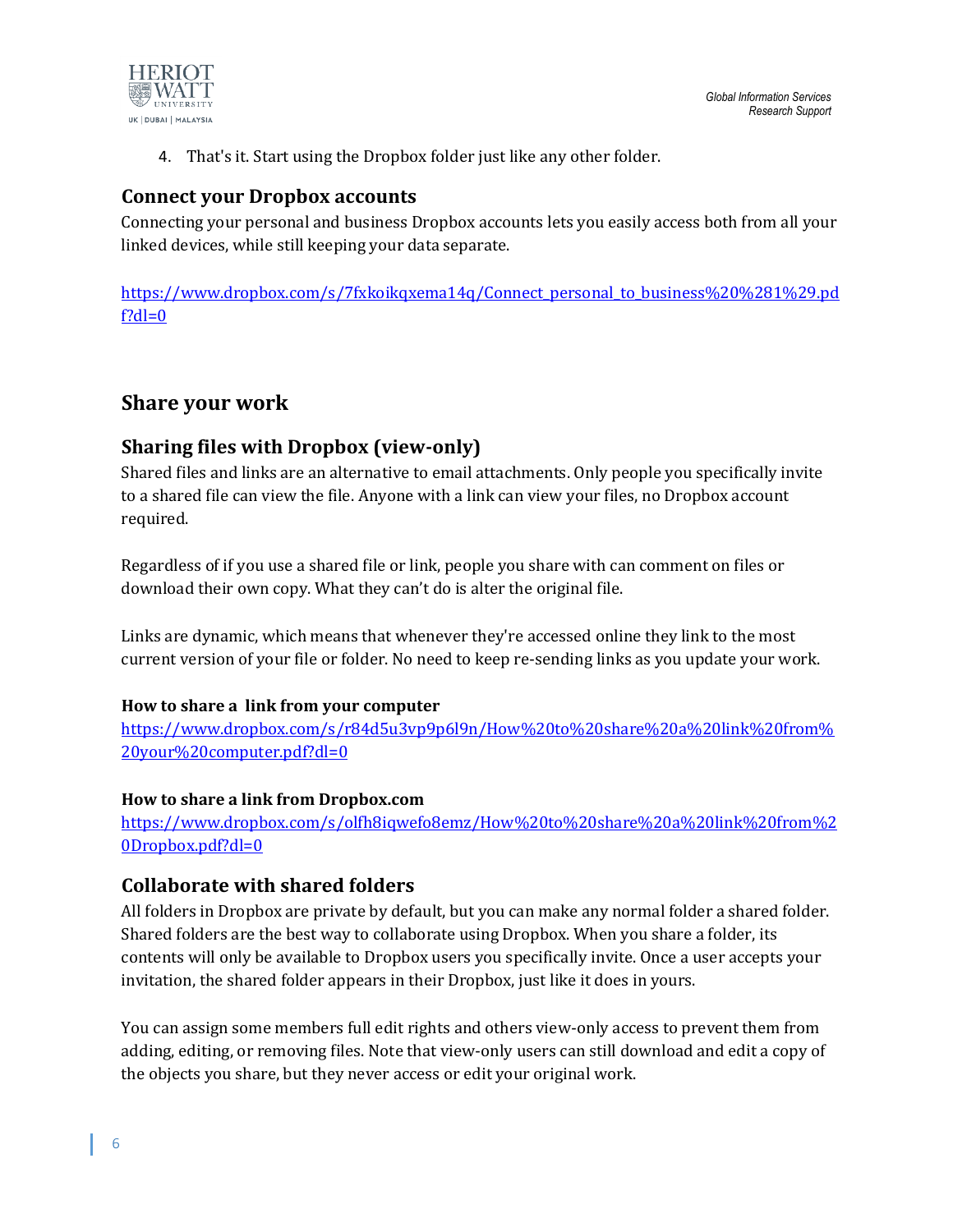

#### **How to share a folder from your computer**

[https://www.dropbox.com/s/m9bs1tnayww5n71/How%20to%20share%20a%20folder%20fro](https://www.dropbox.com/s/m9bs1tnayww5n71/How%20to%20share%20a%20folder%20from%20your%20computer.pdf?dl=0) [m%20your%20computer.pdf?dl=0](https://www.dropbox.com/s/m9bs1tnayww5n71/How%20to%20share%20a%20folder%20from%20your%20computer.pdf?dl=0)

#### **How to share a folder from Dropbox.com**

[https://www.dropbox.com/s/8q1k8j6p612tgio/How%20to%20share%20a%20folder%20from](https://www.dropbox.com/s/8q1k8j6p612tgio/How%20to%20share%20a%20folder%20from%20Dropbox.pdf?dl=0) [%20Dropbox.pdf?dl=0](https://www.dropbox.com/s/8q1k8j6p612tgio/How%20to%20share%20a%20folder%20from%20Dropbox.pdf?dl=0)

### <span id="page-6-0"></span>**File Request**

Use file requests to collect and receive files from anyone, right in your Dropbox account. With file requests:

- Anyone can send you a file, whether they have a Dropbox account or not.
- File requests help you receive large files easily. Submitters can send files up to 20 GB.
- All the files you collect are automatically organized into a single Dropbox folder.
- People who upload files to your file request cannot access your Dropbox. Only you can view files uploaded by others, unless you decide to share them.

#### **To create a file request:**

- 1. [Sign in](https://www.dropbox.com/login) to the Dropbox website.
- 2. Navigate to **Files** > **File requests.**
- 3. Click **Create a new file request**.
- 4. Under **What are you requesting?**, enter a name for the folder that will store all collected files.
- 5. Under **Where should these files go in your Dropbox?**, you'll see the path to the new folder populate. If you'd like to change the folder's location, click **Change folder**.
- 6. Click **Add a deadline** to set your deadline. You can also **Allow late uploads** and choose a time frame.
- 7. Click the **Next** button.
- 8. On the **Send file request** screen you can copy the file request link and include it in an email by clicking the **Copy link** button. Or you can enter emails of the people you need files from, and we'll send an invitation to upload files to the file request for you.
- 9. Click **Done** to send the email invitations and to return to the **File requests** screen.

**Note**: The new folder that you've created is where files uploaded to your file request are stored in your Dropbox. By default the uploaded files are private; however, you can share the uploaded files by selecting a shared folder or by sending a link to the files.

**Note:** You can edit the file request once it's created by clicking the **…** (ellipsis) icon and selecting **Edit**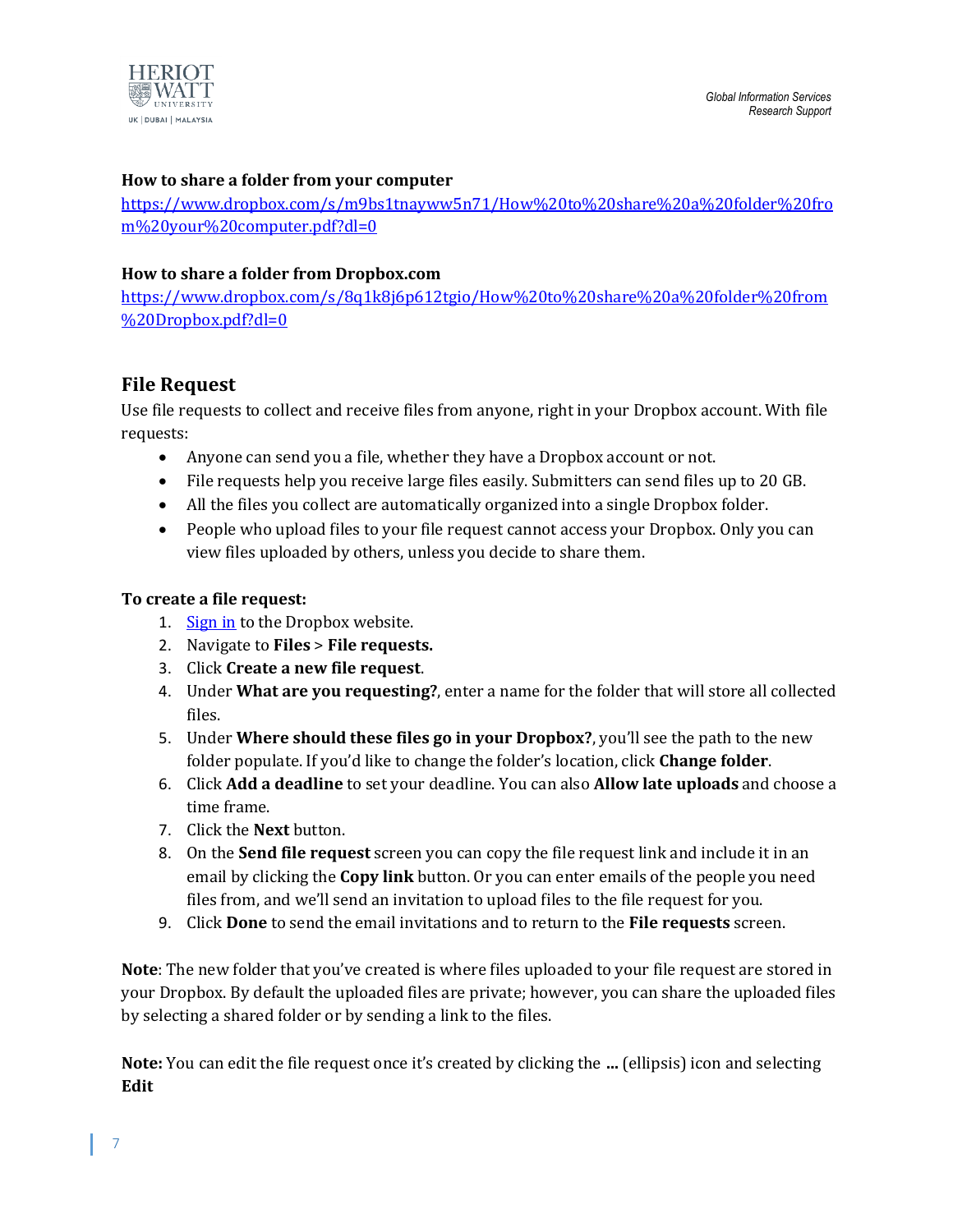

#### **To close a file request:**

- 1. [Sign in](https://www.dropbox.com/login) to dropbox.com.
- 2. Click **Files**.
- 3. Click **File requests**.
- 4. Click the **…** (ellipsis) icon.
- 5. Click **Edit**.
- 6. Click the **Close request** button.
- 7. View your closed file requests from the **Closed** tab.

## <span id="page-7-0"></span>**Manage files**

### <span id="page-7-1"></span>**Add comments on files**

You can leave and view comments on documents right from your web browser. You can even tag others to respond or complete a task related to the file.

Click [here](https://www.dropbox.com/guide/business/manage-files/comments) for further info.

### <span id="page-7-2"></span>**Save your hard drive space**

By default, Dropbox will sync a copy of all your files to the Dropbox folder on your computer. Selective Sync and Smart Sync let you choose which folders you want to keep on your hard drive, and which folders you only want to keep online.

Selective Sync is an older feature that allows you to choose files and folders to sync with Dropbox. Synced files take up hard drive space, and everything you don't sync can't be seen or opened on your computer. With Smart Sync, you can choose to make files "online only". Online-only files take up practically no space on your hard drive, but you can still see them, rename them, move them and preview them on your computer – just like normal files. And when you need them, just open them and they'll be synced automatically.

Selective Sync settings are unique to each computer linked to your Dropbox account.

#### **To manage Selective Sync and Smart Sync:**

- 1. Click on the **Dropbox icon** in your menu bar or system tray.
- 2. Click on the **gear icon** and then select **Preferences**.
- 3. Go to the **Account** tab and pick which account (personal or work) you'd like to set up.
- 4. Go to the **Sync** tab.
	- a. Smart Sync: you can choose between "local" or "online-only". You can always adjust the setting on individual files and folders. Check out [here](https://www.dropbox.com/help/desktop-web/smart-sync) to learn more about Smart Sync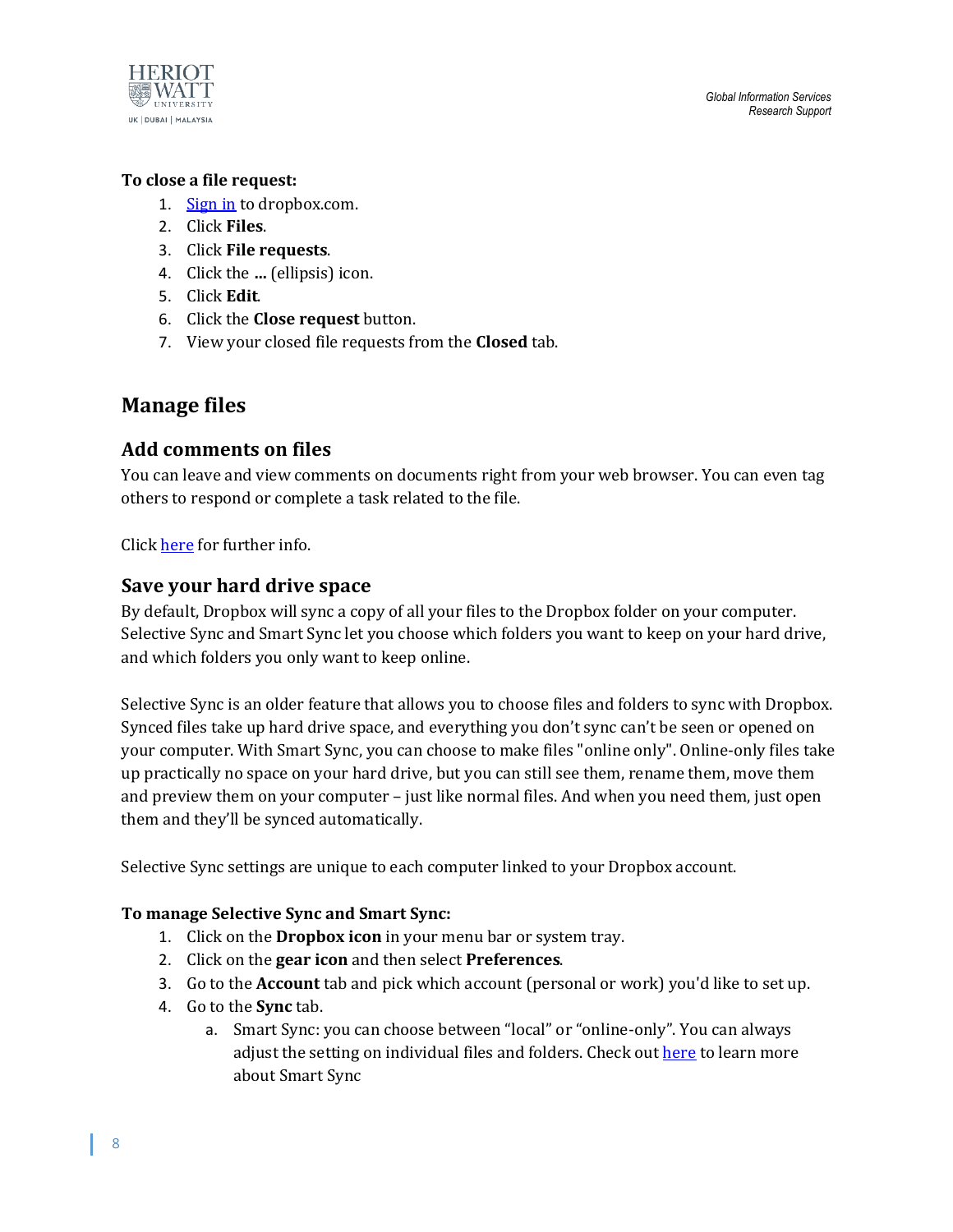

b. Selective Sync: click **Change Settings...**. You'll see a list of all the folders in your Dropbox. By default, each will have a checkmark next to its name, indicating it's saved on both your computer and our website. Deselect the checkmark next to the folder(s) that you no longer want on your computer. When you click **Update**, the folder(s) will automatically be removed from your hard drive.

## <span id="page-8-0"></span>**Version Control**

If you accidentally save a bad change to a file, or if the file is damaged or deleted, you can restore the file to an older version.

From either the website or your computer:

- 1. Right click (or control-click on a Mac) on the file you want to change.
- 2. Click **View Previous Versions...** if you're on your computer, or **Version history** on our website.
- 3. Choose the version you want to recover and click **Restore** in the right-hand corner.

From within Microsoft Word, Excel, and Powerpoint files:

- 1. Click the Dropbox badge.
- 2. From the pop-out window, click **View file history...**
- 3. You'll be taken to the Dropbox website, where you'll see a full list of file revisions for your document.
- 4. Choose the version you want to recover and click Restore in the right-hand corner.

## <span id="page-8-1"></span>**File back up and recovery**

You can recover deleted files right from the Dropbox website, either individually or in groups.

To restore individual files:

- 1. [Sign in](https://www.dropbox.com/login) to the Dropbox website.
- 2. Click the **Show deleted files** icon (the trash can) in the top right corner.
- 3. All your deleted files will show up in grey.
- 4. Select the file(s) you want to recover, and click the **Restore** button at the top of the screen.

To restore a group of files:

- 1. [Sign in](https://www.dropbox.com/login) to the Dropbox website.
- 2. Click [Trash](https://www.dropbox.com/trash) on the left-hand side of the screen.
- 3. Click a file name to see the event details.
- 4. Click "Restore" (for an individual file) or "Restore all files" (for multiple files).

**Note:** Files are available for recovery for 120 days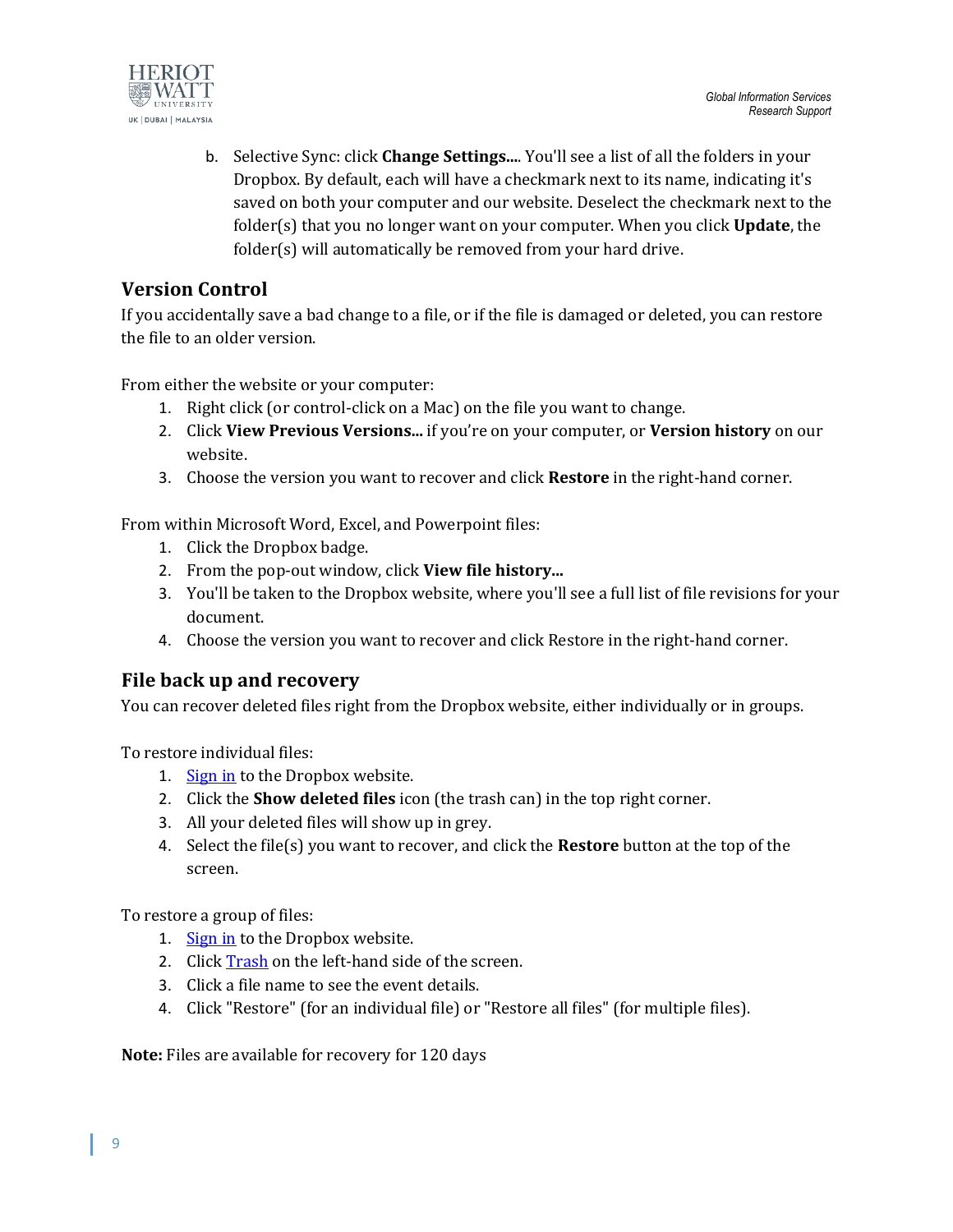

## <span id="page-9-0"></span>**Working with team folders**

A team folder is a powerful tool for sharing with your team. With team folders you can:

- Automatically sync content in team folders to all group members
- Choose to share individual files or folders inside a team folder

Team folders can only be created by IT administrators. If you're a team member and you'd like a new team folder, contact **ISHelp.** 

Team folders are shared with groups and are the hub of content for a team. They automatically appear in your Dropbox when you join a team. By default everyone in the group will have read/write permissions, though more granular access level is available if required.

Following the group-based approach of the service, every member of the Heriot-Watt Dropbox Business Team should be member of at least one group and, hence having access to at least one team folder.

|                            | <b>Shared links</b>                                                              | <b>Shared</b><br>folders                                                                | <b>Team</b><br>folders                                                           | Authenticated<br>sharing                                           | <b>File</b><br>requests                                                    |
|----------------------------|----------------------------------------------------------------------------------|-----------------------------------------------------------------------------------------|----------------------------------------------------------------------------------|--------------------------------------------------------------------|----------------------------------------------------------------------------|
| Collaboration<br>direction | Single<br>direction,<br>outbound<br>collaboration                                | <b>Bi-Direction</b><br>collaboration                                                    | Di-Direction<br>collaboration                                                    | Single<br>direction,<br>outbound<br>authenticated<br>collaboration | Single<br>direction,<br>inbound<br>collaboration                           |
| Example use<br>cases       | Replace email<br>attachments<br>with<br>view/download<br>only sharing            | Share,<br>review,<br>and edit files<br>with<br>colleagues,<br>partners, or<br>customers | Replace<br>company<br>shared<br>drives<br>using nested<br>sharing<br>permissions | Authenticated<br>view-only<br>sharing of<br>sensitive<br>documents | Replace FTP<br>and request<br>files from<br>anyone<br>securely             |
| Account<br>requirements    | Link recipients<br>don't need a<br>Dropbox<br>account<br>to view $/$<br>download | All<br>collaborators<br>need a<br><b>Dropbox</b><br>account to<br>collaborate           | Created by<br>admins, and<br>shared with<br>a group (of<br>team                  | All<br>collaborators<br>need a<br>Dropbox<br>account to<br>access  | To upload<br>a file,<br>contributors<br>don't need a<br>Dropbox<br>account |

## <span id="page-9-1"></span>**Comparing sharing options in Dropbox**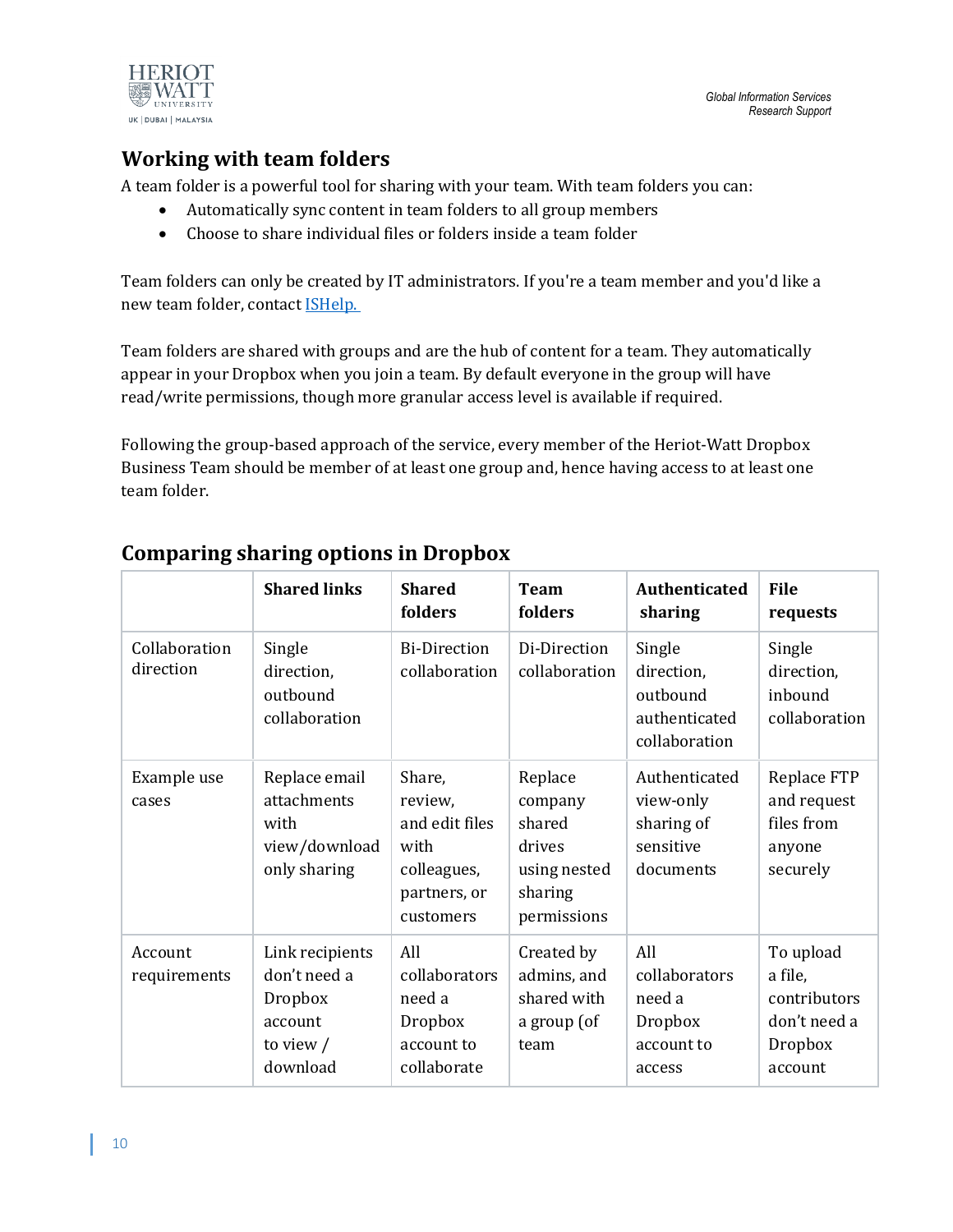



|                    |                                                                                        |                                                                     | members)<br>rather<br>than<br>individual<br>users                   |                                                                                        |                                                                            |
|--------------------|----------------------------------------------------------------------------------------|---------------------------------------------------------------------|---------------------------------------------------------------------|----------------------------------------------------------------------------------------|----------------------------------------------------------------------------|
| Content<br>updates | Link updates<br>with<br>latest version,<br>however local<br>download will<br>be static | Files always<br>in sync<br>across<br>members of<br>shared<br>folder | Files always<br>in sync<br>across<br>members of<br>shared<br>folder | Link updates<br>with latest<br>version,<br>however local<br>download will<br>be static | Once<br>submitted,<br>the sender<br>cannot edit /<br>update<br>the content |

## <span id="page-10-0"></span>**More Uses for Dropbox**

## <span id="page-10-1"></span>**Dropbox Paper**

Dropbox Paper is a flexible workspace that brings people and ideas together. With Paper, your team can create, review, revise, manage, and organize—all in shared documents.

For a comprehensive introduction to Dropbox paper please visit <https://www.dropbox.com/help/paper> or watch the [Learning Dropbox Paper](https://www.linkedin.com/learning/learning-dropbox-paper/create-a-presentation?u=2374954) course on LinkedIn Learning.

**Note:** Unlike Dropbox Enterprise that stores all your data in EU data centers, Paper is hosted in the US. For security reasons, it is **strongly advised not to store any personal or sensitive data** on Dropbox Paper.

### <span id="page-10-2"></span>**Dropbox Showcase**

Dropbox Showcase is a way to share your work with partners and clients on a single page. You can guide people through your content, add your own branding, and automatically keep track of who views, downloads, and comments.

Visi[t Dropbox Showcase](https://www.dropbox.com/help/showcase) for further details

**Note:** Unlike Dropbox Enterprise that stores all your data in EU data centers, Showcase is hosted in the US. For security reasons, it is **strongly advised not to store any personal or sensitive data** on Dropbox Paper.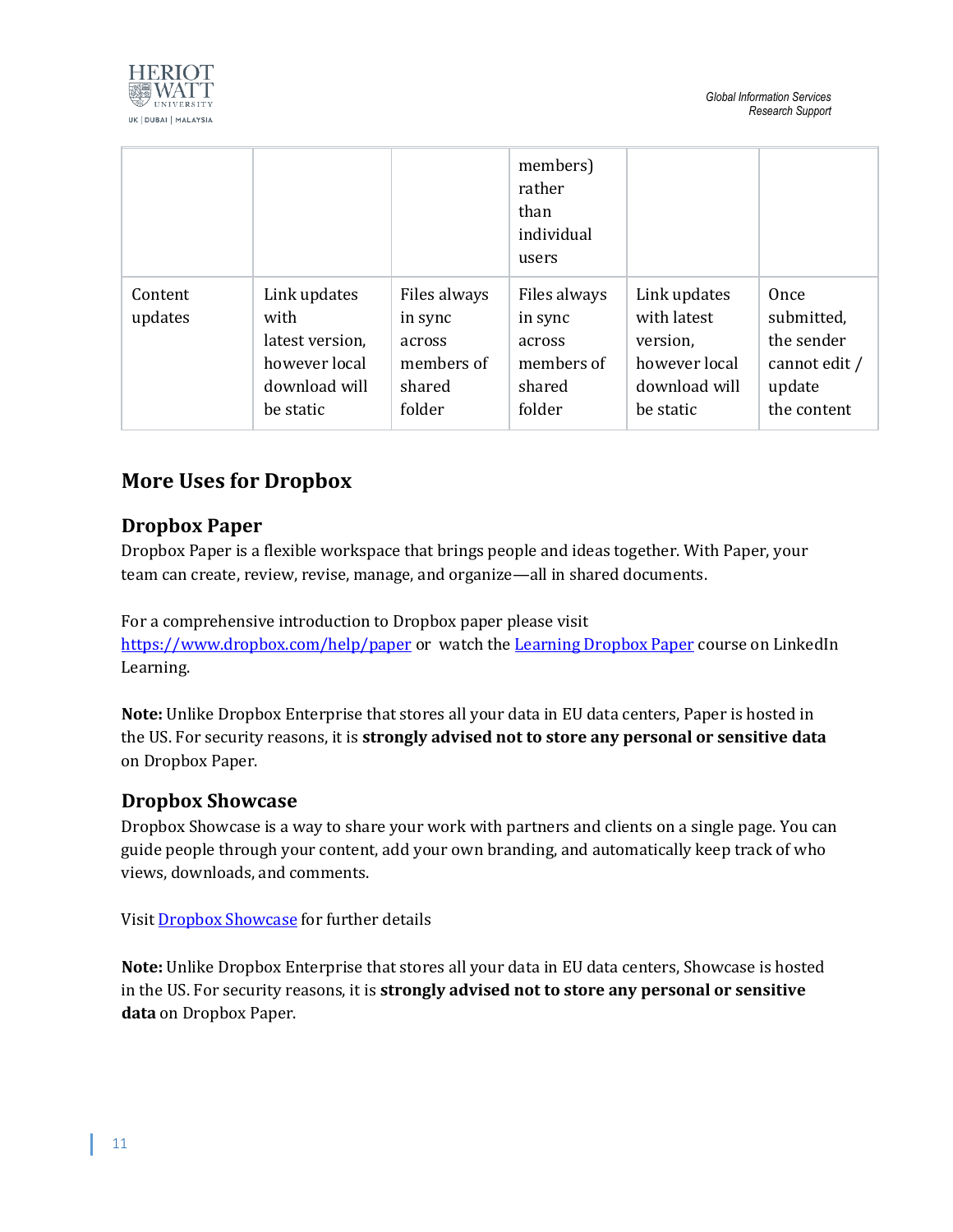

## <span id="page-11-0"></span>**Security**

## <span id="page-11-1"></span>**Two-step verification**

You can protect your account with two-step verification, an optional but highly recommended security feature.

Once two-step verification is enabled, Dropbox will require you to enter a six-digit security code in addition to your password when you sign into the Dropbox website or link a new device.

Pleas[e follow this link](https://www.dropbox.com/guide/business/security/add-an-extra-layer-of-security) to learn how to enable and configure two-step verification

## <span id="page-11-2"></span>**Remote wipe**

**If you lose a laptop, phone, or tablet you must report it immediately to Information Services at [ISHelp@hw.ac.uk](mailto:ISHelp@hw.ac.uk)** and remotely wipe your data. You'll need to log on [dropbox.com](http://www.dropbox.co.uk/) to unlink the connected device from your account and then have the option to erase your Dropbox from the device's hard drive.

Syncing will stop immediately. Dropbox will attempt to delete the entire Dropbox once the device connects to the internet and the Dropbox application is running. Of course, all your data will still be safely available on the Dropbox website. Remote wipe always applies when you unlink mobile devices and is optional when you unlink computers.

Your admin can use remote wipe to delete your work Dropbox from a linked device, but only you can delete your connected personal Dropbox.

### **To erase Dropbox from a linked device:**

- 1. [Sign in](https://www.dropbox.com/login) to the Dropbox website.
- 2. Click on your name at the top right of any page to open the account menu.
- 3. Select **Settings**.
- 4. On the **Security** tab, find the device that has the Dropbox you want to delete.
- 5. In the pop-up window, select the option **Delete files from this computer the next time it comes online** and then click **Unlink**.

### **To monitor your device's remote wipe status:**

- 1. [Sign in](https://www.dropbox.com/login) to the Dropbox website.
- 2. Click on your name at the top right of any page to open the account menu.
- 3. Click **Settings**.
- 4. Choose the **Security** tab
- 5. In the **Delete in progress** section, you'll see the device and its **Device status**.